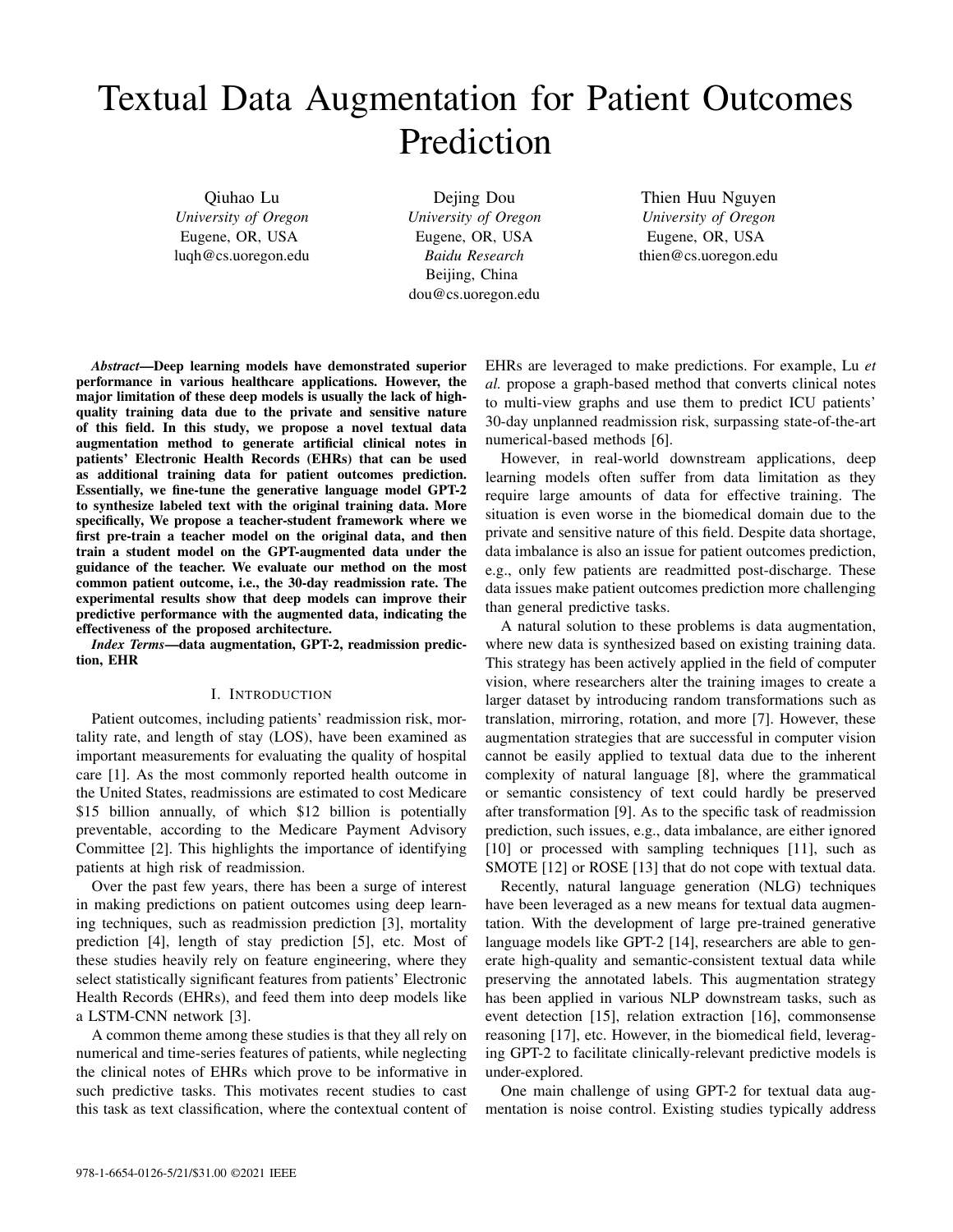this issue in a isolated way, where they introduce heuristic filtering mechanisms to eliminate low-quality samples [9] and feed the rest to the downstream model. However, such filtering strategies are prone to coverage errors and thus inevitably make incorrect judgements on the generated samples [15], which would cause false inclusion of good samples or false exclusion of bad samples. Moreover, the combined data samples are treated equally by the to-be-trained downstream model, and this would negatively impact the model as a consequence.

To overcome this issue, we propose a conceptually different strategy where all the generated samples are involved during training. We preserve all the generated samples in the first place, and then introduce a teacher-student framework to regularize the representation learning of the generated samples with knowledge transferred from the original data. More specifically, we pre-train a teacher model on the original data and then train a student model on the combined data adaptively under the guidance of the teacher. The goal is to transfer the knowledge learned in the teacher model into the student model by enforcing a knowledge consistency between them, and that eventually the student model can be improved. We evaluate the framework with the state-of-the-art textualbased readmission prediction model [6], the results of which indicates the effectiveness of the method.

The contributions of this work can be summarized as follows:

- We propose a novel architecture that leverages GPT-2 for **Medical text Augmentation** (MedAug) in the task of patient outcomes prediction. Essentially, we introduce a teacher-student framework that aims to control the noise of the generated text by enforcing a knowledge consistency across the original and artificial texts.
- Taking the readmission prediction task as a case study, we specifically investigate the performance of MedAug with the state-of-the-art readmission prediction model as well as a baseline model. Extensive experiments demonstrate that both models can improve their performance with the augmented data, indicating the effectiveness of the proposed architecture.

# II. METHODOLOGY

#### *A. Notations*

In this study, we focus on textual-based readmission prediction models where the prediction task is cast as a supervised binary text classification problem. We refer to the original training dataset as  $D_{train} = \{(x_1, y_1), (x_2, y_2), \dots, (x_n, y_n)\}\$ where  $x_i$  is a clinical note and  $y_i \in \{0, 1\}$  indicates whether the patient is readmitted or not. Note that  $D_{train}$  is imbalanced where negative samples are 3x more than the positive ones, as only few patients are readmitted post-discharge. We similarly denote the test set by  $D_{test}$  and the validation set by  $D_{valid}$ . We also denote the synthesized training set by  $D_{synthetic}$ , which is generated by the fine-tuned GPT-2 model  $\mathcal{G}_{tuned}$ . We also combine the original and generated training data together to create a large training dataset  $D_{combined} = D_{train} \cup$  $D_{synthetic}$ . Finally, we refer to the prediction method as M.

# Algorithm 1: MedAug

Input:  $D_{train}$ ,  $\mathcal{G}$ ,  $\mathcal{M}$ 

**Output:**  $M_{student}$ 

- 1 Fine-tune G on  $D_{train}$  to obtain  $\mathcal{G}_{tuned}$
- 2 Use  $\mathcal{G}_{tuned}$  to generate  $D_{synthetic}$  and combine it with  $D_{train}$  to obtain  $D_{combined}$
- 3 Pre-train a teacher model  $\mathcal{M}_{teacher}$  on  $D_{train}$
- 4 Train the student model  $M_{student}$  on  $D_{combined}$  under the guidance of  $\mathcal{M}_{teacher}$
- 5 Return  $M_{student}$

#### *B. Data Generation*

We fine-tune the GPT-2 model  $G$  on the original training data  $D_{train}$  so that it can synthesize reasonable textual data that can be used for the training of  $M$ . To preserve the class information, we prepend the class label  $y_i$  to each note in the training data, i.e.,  $y_i$ SEP $x_i$ EOS, where SEP and EOS are the separation and ending token, respectively. We then finetune GPT-2 on the processed training data with the objective of predicting the next token, the same way it was pre-trained [14]. The fine-tuned model is regarded as  $\mathcal{G}_{tuned}$ .

For generating new data, we use the class label along with a short context as the prompt to  $G_{tuned}$ , i.e., prompt =  $y_1$ SEP $w_1w_2$  where the first two tokens are included as context, as suggested in [9]. Since in our case the negative samples are 3x more than the positive ones, we only focus on generating positive samples to fulfill the gap, i.e., only the positive label  $y_1$  is used for generation. We denote the generated training data by  $D_{synthetic}$ .

#### *C. Data Integration*

As mentioned in the introduction, noise control is one of the main challenges for textual data augmentation. In this work, we propose a teacher-student framework for data integration so that all the generated samples are included for training. We first pre-train a teacher prediction model  $\mathcal{M}_{teacher}$  on  $D_{train}$  to capture the inherent knowledge of the original clean training data. Then we train the student model  $\mathcal{M}_{student}$  on the combined data  $D_{combined}$  in a way that the teacher's knowledge can be used to guide the student learning. To achieve this, we aim to enforce a knowledge consistency between the student and the teacher, by incorporating a KL divergence penalty to push the representations learned in the student model close to that in the teacher. Essentially, we seek to jointly minimize the KL divergence between the predicted label probability distribution of the student and the teacher, along with the original training objective of the student, i.e.,  $\mathcal{L} = \mathcal{L}_{student} + \tau \mathcal{L}_{KL}$ . It's also worth mentioning that in this study we use the KL divergence to control noise in the labeled data generated by GPT-2, which is different from knowledge distillation on unlabeled data [18]. The architecture is defined in Algorithm 1.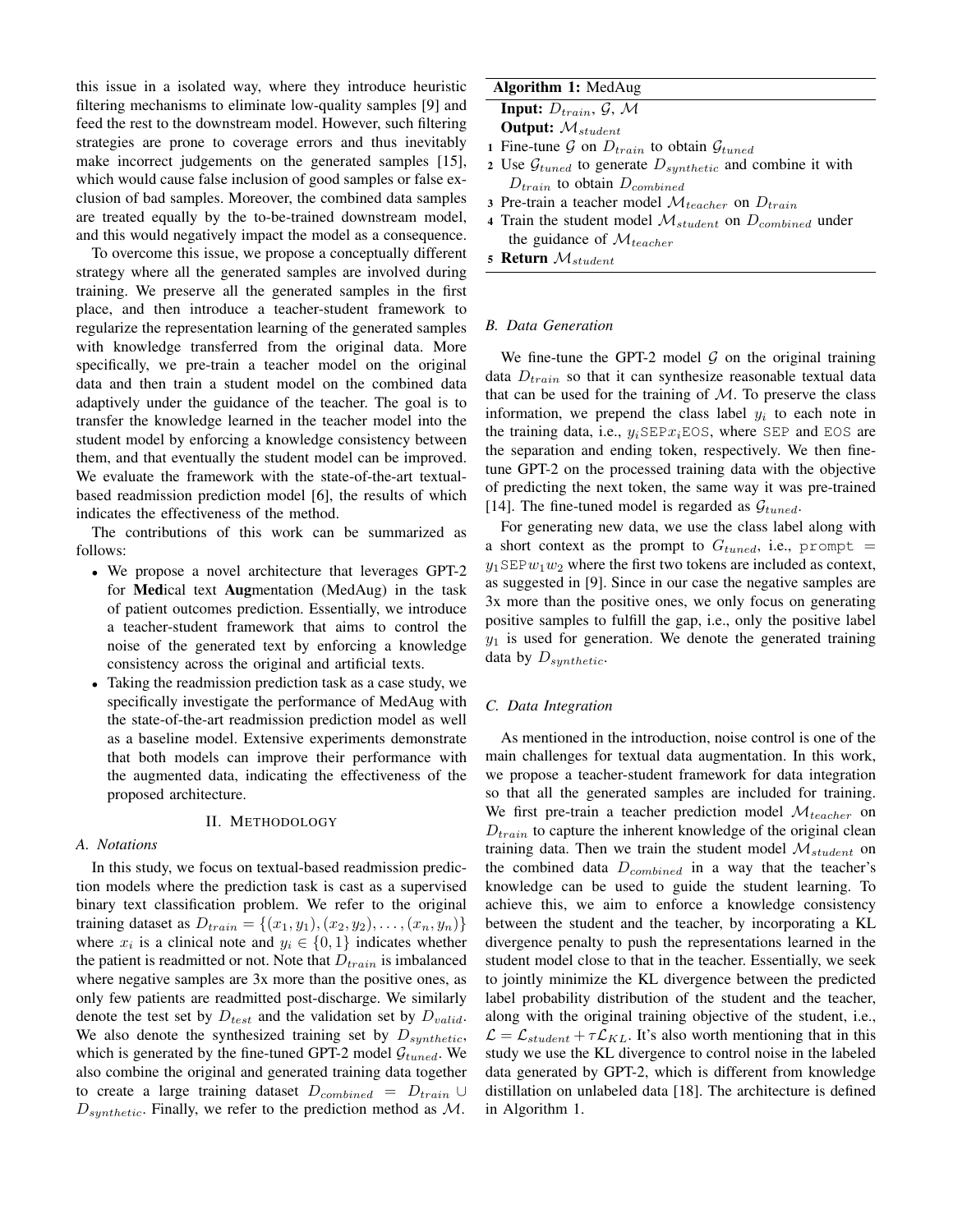# III. EXPERIMENTS

In this section, we evaluate the proposed framework on the task of ICU patients readmission prediction where we aim to show the effectiveness of MedAug. Essentially, we take as input the clinical note of patients' EHRs, and predict whether or not the patient will be readmitted within 30 days after discharge or transfer.

## *A. Dataset*

The experiment is conducted based on the MIMIC-III Critical Care (Medical Information Mart for Intensive Care III) Database, which is a large, freely-available database composed of de-identified EHR data [19]. Following prior work [20], we extract the Discharge Summaries from EHRs as the data. For a fair comparison, we use the same data split with the baseline [6] where 48, 393 generated documents are split into training  $(80\%)$ , validation  $(10\%)$ , and testing (10%). Specifically, the original training set  $D_{train}$  consists of 7555 positive samples and 30247 negative samples which are denoted by  $D_{train,1}$  and  $D_{train,0}$ , respectively.

# *B. Evaluation Metrics*

We follow the prior work [6] and use the area under the receiver operating characteristics curve (AUROC), the area under the precision recall curve (AUPRC), and the recall at precision of 80% (RP80) for evaluation.

## *C. Prediction Models*

We consider the following two prediction models for evaluation in this experiment. We evaluate with two prediction models to investigate how MedAug performs when equipped with a base model and an advanced model.

- ClinicalBERT. ClinicalBERT is a domain-specific BERT variant initialized from BioBERT v1.0 [21] and pretrained on MIMIC notes [22]. In this study, we add a linear classification head on top of it and use it as a baseline.
- MedText. MedText is a textual-based readmission prediction model and reports state-of-the-art performance on this task [6].

#### *D. Augmentation Baselines*

We consider two augmentation baselines for comparison.

- base. The base strategy is a baseline that all generated samples are included while no noise control is applied.
- LAMBADA. LAMBADA is an augmentation method specified for text classification [9]. Basically, they pretrain a classifier on the clean data and use it to select confident samples.

# *E. Results*

Table I shows the test performance of the two readmission prediction models, along with three augmentation strategies. We observe that without controlling the noise, i.e., base, both models demonstrate inferior performance, indicating the nonnegligible level of noise in the generated samples. On the

TABLE I: Test performance on 30-day unplanned ICU patient readmission prediction.

| Method               | <b>AUROC</b> | <b>AUPRC</b> | <b>RP80</b> |
|----------------------|--------------|--------------|-------------|
| <b>ClinicalBERT</b>  | 0.782        | 0.549        | 0.201       |
| ClinicalBERT-base    | 0.779        | 0.550        | 0.221       |
| ClinicalBERT-LAMBADA | 0.782        | 0.543        | 0.196       |
| ClinicalBERT-MedAug  | 0.791        | 0.565        | 0.234       |
| MedText              | 0.823        | 0.632        | 0.319       |
| MedText-base         | 0.803        | 0.599        | 0.290       |
| MedText-LAMBADA      | 0.806        | 0.604        | 0.266       |
| MedText-MedAug       | 0.822        | 0.633        | 0.328       |

TABLE II: Influence of  $|D_{synthetic}|$  by MedAug.

| $D_{synthetic}$ | Method              | <b>AUROC</b> | <b>AUPRC</b> | <b>RP80</b> |
|-----------------|---------------------|--------------|--------------|-------------|
| 3k              | <b>ClinicalBERT</b> | 0.777        | 0.550        | 0.220       |
| 9k              | <b>ClinicalBERT</b> | 0.784        | 0.567        | 0.246       |
| 12k             | <b>ClinicalBERT</b> | 0.784        | 0.569        | 0.245       |
| 24k             | <b>ClinicalBERT</b> | 0.783        | 0.566        | 0.251       |
| 3k              | MedText             | 0.812        | 0.621        | 0.329       |
| 9k              | MedText             | 0.811        | 0.623        | 0.337       |
| 12k             | MedText             | 0.806        | 0.611        | 0.311       |
| 24k             | MedText             | 0.809        | 0.618        | 0.331       |

other hand, with MedAug, both models demonstrate better performance, and the improvement is significant comparing with the other two baselines, indicating the effectiveness of this framework.

# IV. ANALYSIS

In this section, we investigate three potential issues that might have influenced the performance of MedAug, i.e., the number of synthesized samples  $|D_{synthetic}|$ , the fine-tuning and generation strategy for GPT-2, and the version of GPT-2.

# *A. Number of Synthesized Samples*

Table II shows the validation performance of different  $|D_{synthetic}|$ , demonstrating the influence of the size of the synthetic training set. With the increasing of synthesized samples, the general performance appears to have reached a peak and then begin to drop slightly. We conjecture that there is a trade-off between the size and the performance, and it is determined by the augmentation strategy.

#### *B. GPT-2 Fine-tuning Strategy*

It is common that patient outcomes demonstrate an imbalanced distribution, e.g., only few patients are readmitted after discharge. In our case, negative samples are 3x more than the positive ones, i.e.,  $D_{train,0} = 4 \times D_{train,1}$ . Therefore, when fine-tuning GPT-2 using the original training data, we explicitly make it balanced to prevent the negative samples from misleading GPT-2, by performing random under-sampling over  $D_{train}$ . As to the prompt to GPT-2 in generating new samples, we compare two options, i.e., w/ and w/o context, where context refers to the first two tokens of the text.

We investigate the two issues and show the comparison results on the validation set in Table III. Note that to avoid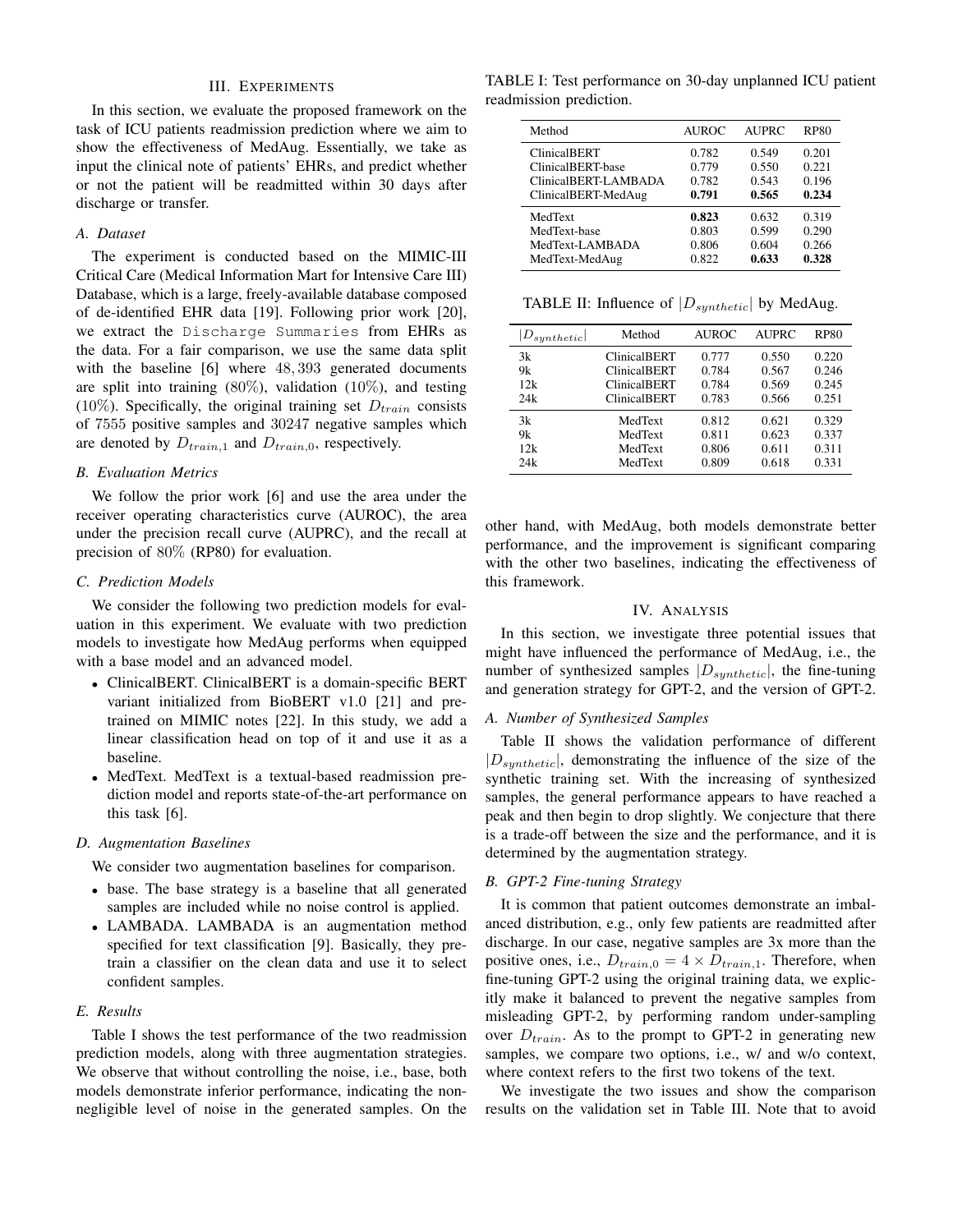TABLE III: Influence of GPT-2 fine-tuning/generation strategies.

| Prompt             | Balanced | Method              | <b>AUROC</b> | <b>AUPRC</b> | <b>RP80</b> |
|--------------------|----------|---------------------|--------------|--------------|-------------|
| $w/\alpha$ ctx     | N        | <b>ClinicalBERT</b> | 0.771        | 0.535        | 0.205       |
| $w/\alpha$ ctx     | Y        | <b>ClinicalBERT</b> | 0.773        | 0.536        | 0.216       |
| w/ctx              | N        | <b>ClinicalBERT</b> | 0.767        | 0.531        | 0.198       |
| w/ctx              | Y        | <b>ClinicalBERT</b> | 0.775        | 0.551        | 0.226       |
| $w/\alpha$ ctx     | N        | MedText             | 0.791        | 0.589        | 0.296       |
| $w$ / $\alpha$ ctx | Y        | MedText             | 0.791        | 0.595        | 0.313       |
| w/ctx              | N        | MedText             | 0.791        | 0.593        | 0.296       |
| w/ctx              | Y        | MedText             | 0.795        | 0.602        | 0.318       |

TABLE IV: Influence of the version of GPT-2.

| GPT-2 version | Method              | AUROC. | <b>AUPRC</b> | <b>RP80</b> |
|---------------|---------------------|--------|--------------|-------------|
| small         | <b>ClinicalBERT</b> | 0.784  | 0.567        | 0.246       |
| medium        | <b>ClinicalBERT</b> | 0.783  | 0.568        | 0.252       |
| small         | MedText             | 0.811  | 0.623        | 0.337       |
| medium        | MedText             | 0.811  | 0.623        | 0.339       |

the impact from augmentation strategies, we use the base method, i.e., simply include all the samples, in this experiment. Generally, a balanced training set and a prompt with context are the best options for fine-tuning and generation with GPT-2 in this task.

# *C. GPT-2 Version*

Finally, we investigate the version of GPT-2 and its influence over the quality of synthesized samples. We test with GPT-2 small and GPT-2-medium and show the results in Table IV. Generally, we observe that GPT-2-medium has a minor advantage over GPT-2-small. However, considering the training cost and efficiency, we choose to use GPT-2-small for all the experiments in this study.

### V. RELATED WORK

Readmission prediction is challenging task and has attracted a lot of attention over the years. Lin *et al.* select numerical chart event features over a 48-hour time window and feed them to a deep LSTM-CNN network [3] and achieve much better performance than traditional methods. Zhang *et al.* propose CC-LSTM that encodes external knowledge into text representations and outperforms Lin's work [20]. Afterwards Lu *et al.* propose to convert clinical notes to multi-view graphs and process them with graph convolution networks [6]. These studies demonstrate the value of textual content in EHRs and motivate us to apply textual data augmentation to this task.

Recently, using GPT-2 for augmenting textual training data has been studied for a variety of tasks in the NLP field, such as such as event detection [15], relation extraction [16], commonsense reasoning [17], spoken language understanding [23], extreme multi-label classification [24], etc. However, none of these works has leveraged GPT-2 for patient outcomes prediction. This highlights the importance of this study and motivates us to explore more of this direction.

# VI. CONCLUSION

In this paper, we propose MedAug, a framework that leverages GPT-2 to synthesize artificial training data for patient outcomes prediction. We evaluate the method on task of ICU patients readmission prediction, the results of which demonstrate that either a baseline or an advanced prediction model can benefit from the synthesized training data, under the framework of MedAug. Essentially, to control the noise in the synthesized data, we propose a teacher-student architecture that enforces a knowledge consistency across the original and artificial texts. We introduce a mechanism for knowledge consistency enforcement to mitigate noises from generated data based on KL divergence.

On the other hand, as a preliminary exploration of this direction, we do observe that the improvement for the advanced model is less significant than the baseline model, which motivates us to investigate further in the future work.

# ACKNOWLEDGMENT

This research has been supported by the Army Research Office (ARO) grant W911NF-21-1-0112 and the NSF grant CNS-1747798 to the IUCRC Center for Big Learning. We also would like to thank the IBM-Almaden research group for their support in this work. This research is also based upon work supported by the Office of the Director of National Intelligence (ODNI), Intelligence Advanced Research Projects Activity (IARPA), via IARPA Contract No. 2019-19051600006 under the Better Extraction from Text Towards Enhanced Retrieval (BETTER) Program. The views and conclusions contained herein are those of the authors and should not be interpreted as necessarily representing the official policies, either expressed or implied, of ARO, ODNI, IARPA, the Department of Defense, or the U.S. Government. The U.S. Government is authorized to reproduce and distribute reprints for governmental purposes notwithstanding any copyright annotation therein. This document does not contain technology or technical data controlled under either the U.S. International Traffic in Arms Regulations or the U.S. Export Administration Regulations.

#### **REFERENCES**

- [1] B. A. Davison, M. Metra, S. Senger, C. Edwards, O. Milo, D. M. Bloomfield, J. G. Cleland, H. C. Dittrich, M. M. Givertz, C. M. O'Connor *et al.*, "Patient journey after admission for acute heart failure: length of stay, 30-day readmission and 90-day mortality," *European journal of heart failure*, vol. 18, no. 8, pp. 1041–1050, 2016.
- [2] G. Hackbarth, "Reforming america's health care delivery system," *Statement before the Senate Finance Committee Roundtable on Reforming America's Health Care Delivery System*, p. 5, 2009.
- [3] Y.-W. Lin, Y. Zhou, F. Faghri, M. J. Shaw, and R. H. Campbell, "Analysis and prediction of unplanned intensive care unit readmission using recurrent neural networks with long short-term memory," *PloS one*, vol. 14, no. 7, p. e0218942, 2019.
- [4] H. Harutyunyan, H. Khachatrian, D. C. Kale, and A. Galstyan, "Multitask learning and benchmarking with clinical time series data," *CoRR*, vol. abs/1703.07771, 2017.
- [5] X. Ma, Y. Si, Z. Wang, and Y. Wang, "Length of stay prediction for icu patients using individualized single classification algorithm," *Computer methods and programs in biomedicine*, vol. 186, p. 105224, 2020.